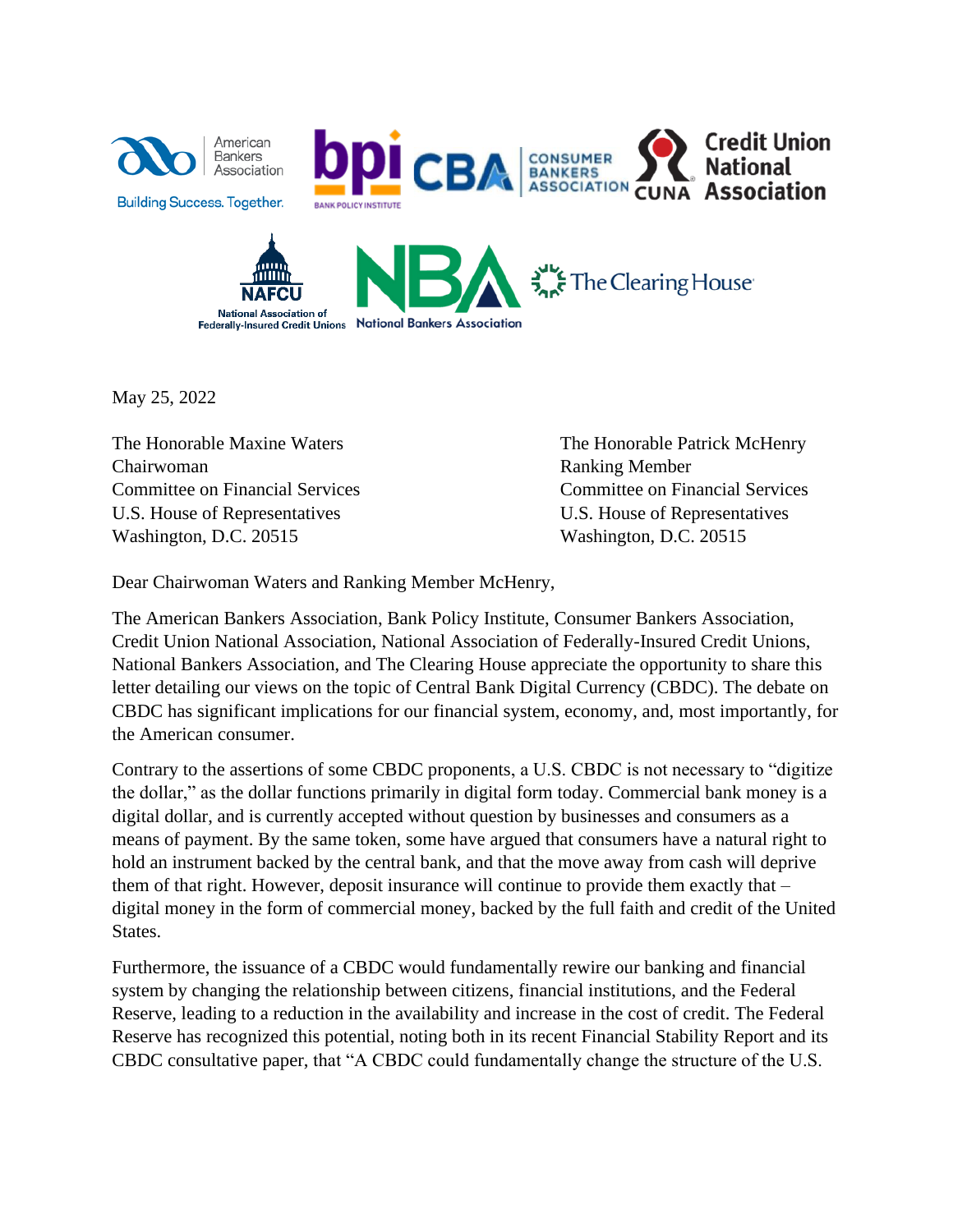financial system, altering the roles and responsibilities of the private sector and the central bank." $^{\prime\prime}$ 

There is a growing recognition that the deployment and use of CBDCs would be accompanied by significant real-world trade-offs. The lack of compelling use cases where CBDC delivers benefits above those available from other existing options, coupled with the significant risks of a U.S. CBDC, have, for good reason, cooled the enthusiasm for developing, deploying, and maintaining a CBDC.

Today, we use both public and private money. Public money, which includes cash and accounts held directly at the Federal Reserve, makes up about 5% of money in developed economies.<sup>2</sup> The other 95% is private money – funds held as a liability of a private institution like a bank or credit union that themselves have accounts at the central bank that settles transactions among those institutions. Private money is created through financial intermediation by banks and credit unions– the process in which financial institutions take deposits and lend out and invest those deposits. Private money is used by financial institutions to provide funding for businesses and consumers and thus supports economic growth Introducing a CBDC would be a deliberate decision to shift some volume of private money to public money, with potentially devastating consequences for the cost and availability of credit for consumers and businesses. In sum, the savings of businesses and consumers would no longer fund the assets of banks – primarily, loans – but instead would fund the assets of the Federal Reserve – primarily securities issued by the Treasury Department, Fannie Mae, and Freddie Mac. Businesses and consumers would seek the cost of borrowing rise, and government would see the cost of borrowing fall.

If the intended objective behind issuing a CBDC is to realize the benefit of technological innovation, we should look to leverage novel developments in private money (like real-time payments systems and well-regulated stablecoins). Private sector innovation in banking and payments has made a significant contribution to establishing the U.S. dollar as the reserve currency of the world and is best positioned to support the dollar's preeminent position in the years to come.

There are many proposed designs for a CBDC, and the design choices have a significant impact on the potential risks and benefits associated with each. For purposes of its discussion paper, the Federal Reserve has defined a CBDC as "a digital liability of a central bank that is widely available to the general public." It has also suggested that any CBDC should be "privacyprotected, intermediated, widely transferable, and identity-verified." This approach has helped focus the discussion on the intermediated CBDC model, where a CBDC would be delivered

<sup>1</sup> Federal Reserve Board, *Money and Payments: The U.S. Dollar in the Age of Digital Transformation*, (January 2022) (hereinafter, "CBDC Report" or "discussion paper"), [https://www.federalreserve.gov/publications/files/money-and-payments-20220120.pdf.](https://www.federalreserve.gov/publications/files/money-and-payments-20220120.pdf)

<sup>&</sup>lt;sup>2</sup> Harvard Business Review, Stablecoins and the Future of Money (Aug. 10, 2021), [https://hbr.org/2021/08/stablecoins-and-the-future-of](https://hbr.org/2021/08/stablecoins-and-the-future-of-money#:~:text=Public%20money%20includes%20central%20banks,in%20developed%20economies%20is%20private)[money#:~:text=Public%20money%20includes%20central%20banks,in%20developed%20economies%20is%20priv](https://hbr.org/2021/08/stablecoins-and-the-future-of-money#:~:text=Public%20money%20includes%20central%20banks,in%20developed%20economies%20is%20private) [ate](https://hbr.org/2021/08/stablecoins-and-the-future-of-money#:~:text=Public%20money%20includes%20central%20banks,in%20developed%20economies%20is%20private) .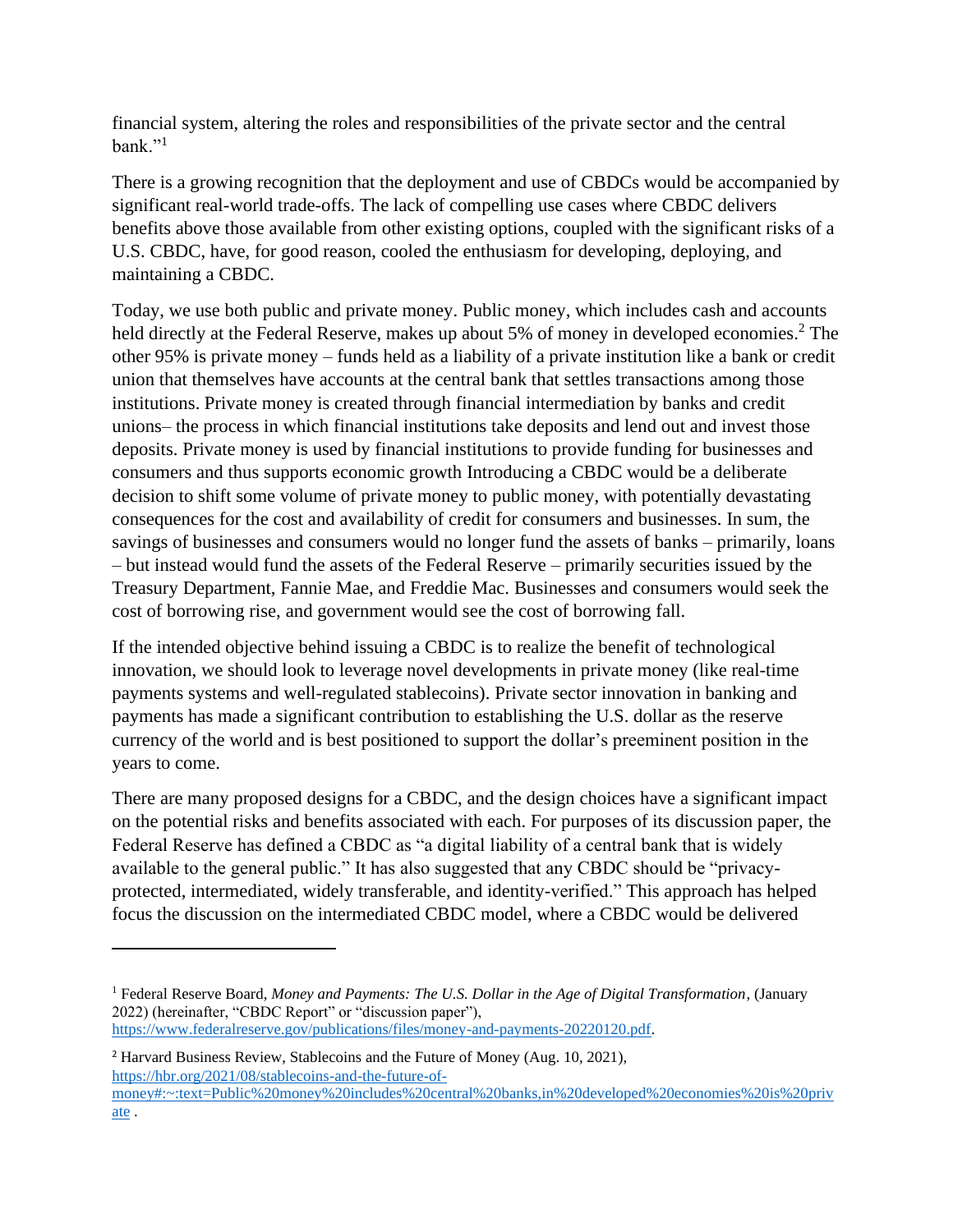through private-sector financial institutions, but where individual holdings will sit at the Federal Reserve. Importantly, this definition precludes "direct"<sup>3</sup> and "wholesale"<sup>4</sup> designs of CBDC. Given this focus, the majority of our analysis will evaluate the impact of this intermediated model.

## **The purported benefits of a CBDC are uncertain and unlikely to be realized, while the costs are real and acute. For these reasons, we do not see a compelling case for a CBDC in the United States today.**

Proponents of CBDC cite a number of laudable goals in support of a CBDC, such as increasing financial inclusion and promoting the U.S. dollar's international role as a reserve currency and a medium of exchange for international trade. The joint trades support these important goals; however, we do not believe that a CBDC is well-positioned to accomplish them

Banks and credit unions are strong proponents of financial inclusion and have put significant effort into bringing unbanked families into the financial system. For example, 235 "Bank On" certified accounts – low- or no-fee accounts with no penalty fees for overdrafts, non-sufficient funds, low balances or account dormancy -- are now offered by banks and credit unions at more than 39,000 branches nationwide.<sup>5</sup>

Even if a CBDC did attract unbanked consumers – which we do not believe will be the case – this could actually be counterproductive since a CBDC would only provide an alternative to a deposit account. However, the benefits of a banking relationship go far beyond a deposit account. The goal of financial inclusion is to build a lifelong relationship that can help families access credit that can help them build for a secure financial future. A CBDC is likely to undermine this by limiting, rather than promoting, credit availability to the communities that need it the most.

Similarly, a CBDC does not appear to be necessary to support the role of the U.S. dollar internationally. While many countries have experimented with a CBDC, many have focused on a wholesale model, something not contemplated by the Federal Reserve's discussion paper. In addition, many have pulled these experiments back as the costs of implementation have become apparent. The Federal Reserve notes that the dollar's status as the global reserve currency is driven by 1) the strength and openness of our economy, 2) the depth of our financial markets, and 3) the trust in our institutions and rule of law.

<sup>&</sup>lt;sup>3</sup> A "direct" CBDC means a liability of the central bank held directly by a member of the public, unlike a commercial bank deposit, which is a liability of the commercial bank owed to its customer.

<sup>&</sup>lt;sup>4</sup> A "wholesale" CBDC means a CBDC designed for use among financial intermediaries only.

<sup>&</sup>lt;sup>5</sup> The account standards are available here: [https://2wvkof1mfraz2etgea1p8kiy-wpengine.netdna-ssl.com/wp](https://2wvkof1mfraz2etgea1p8kiy-wpengine.netdna-ssl.com/wp-content/uploads/2020/10/Bank-On-National-Account-Standards-2021-2022.pdf)[content/uploads/2020/10/Bank-On-National-Account-Standards-2021-2022.pdf.](https://2wvkof1mfraz2etgea1p8kiy-wpengine.netdna-ssl.com/wp-content/uploads/2020/10/Bank-On-National-Account-Standards-2021-2022.pdf) *See* Written Testimony Submitted to the U.S. House Committee on Financial Services, House Subcommittee on Consumer Protection and Financial Institutions. Hearing on "Banking the Unbanked: Exploring Private and Public Efforts to Expand Access to the Financial System," (July 21, 2021), Submitted by David Rothstein, Senior Principal, Cities for Financial Empowerment Fund, available at: [hhrg-117-ba15-wstate-rothsteind-20210721.pdf \(house.gov\);](https://financialservices.house.gov/uploadedfiles/hhrg-117-ba15-wstate-rothsteind-20210721.pdf) [Accounts –](https://joinbankon.org/accounts/) BankOn [\(joinbankon.org\);](https://joinbankon.org/accounts/) The Bank On National Data Hub: Findings from 2020, available at: [bankonreport\\_2020findings.pdf \(stlouisfed.org\).](https://www.stlouisfed.org/-/media/project/frbstl/stlouisfed/files/pdfs/community-development/bank-on/bankonreport_2020findings.pdf)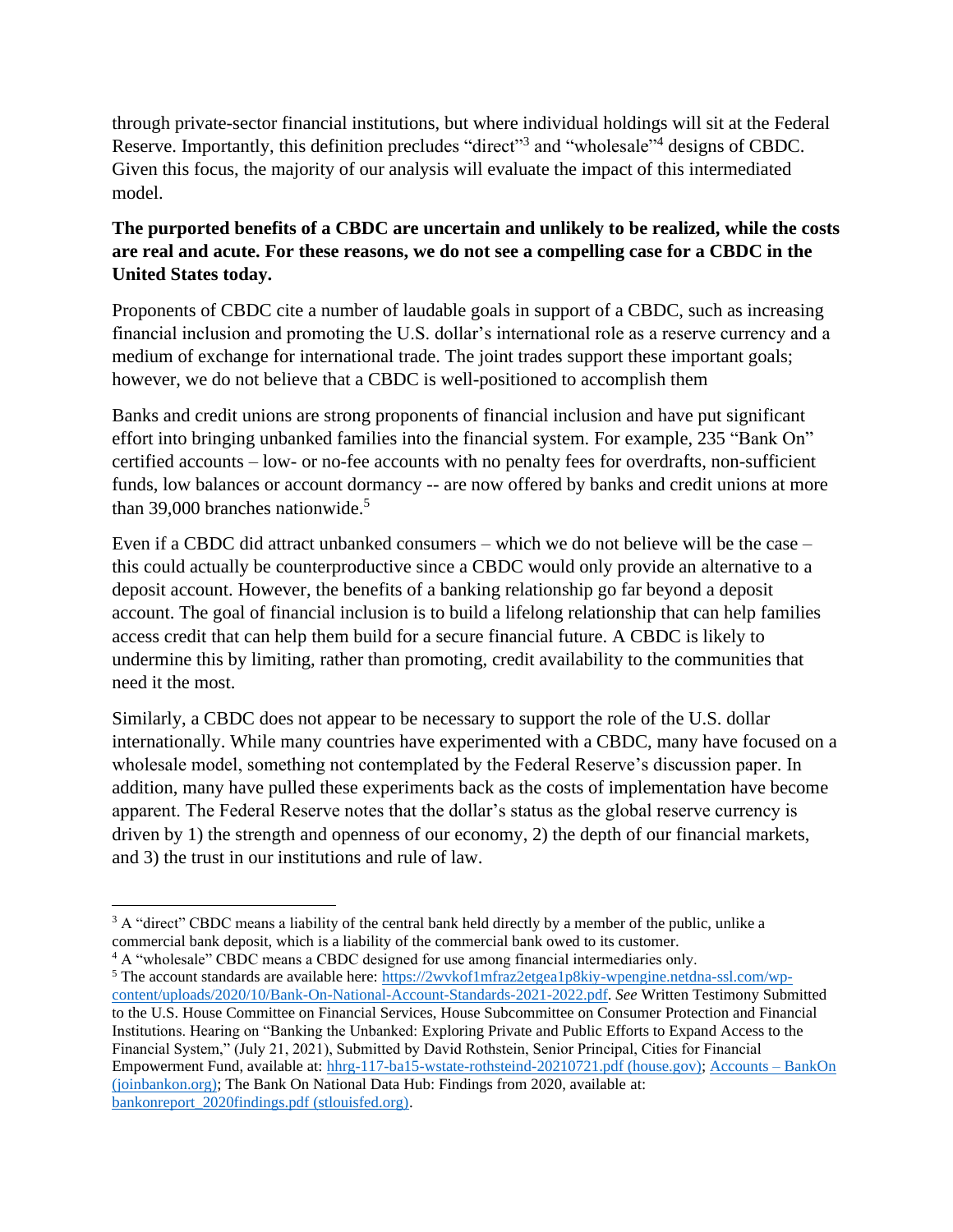The risks associated with issuing a CBDC are often downplayed but are real and likely to undermine any possible benefit that a CBDC would have. Most importantly, every construction of CBDC requires moving funds from banks to the Federal Reserve. According to the Federal Reserve "A widely available CBDC could serve as a close substitute for commercial bank deposits or other low-risk assets such as government MMFs and Treasury bills. A shift away from these assets could reduce credit availability or raise credit costs for households, businesses, and governments."<sup>6</sup>

In effect, a CBDC will serve as an advantaged competitor to retail bank deposits that will move money away from banks and into accounts at the Federal Reserve where the funds cannot be lent back into the economy. These deposit accounts represent 71% of bank funding today. Losing this critical funding source would undermine the economics of the banking business model, severely restricting credit availability increasing the cost of credit, and causing a slowdown of the economy. ABA estimates that even a CBDC where accounts were capped at \$5,000 per "end user" could result in \$720 billion in deposits leaving the banking system.

With respect to financial stability, the Federal Reserve notes, "Because central bank money is the safest form of money, a widely accessible CBDC would be particularly attractive to risk-averse users, especially during times of stress in the financial system. The ability to quickly convert other forms of money—including deposits at commercial banks—into CBDC could make runs on financial firms more likely or more severe. Traditional measures such as prudential supervision, government deposit insurance, and access to central bank liquidity may be insufficient to stave off large outflows of commercial bank deposits into CBDC in the event of financial panic."

The only solution proffered to solve this fundamental problem has been a limit on the value of CBDC that anyone can hold – effectively limiting it to consumers. But this use case undermines practically every use case for CBDC, as it means that it cannot be used for commercial purposes, and that any retail holder will have to hold a bank account as well, in case the limit is exceeded.

Given the high stakes, it is important we get this right, which is why the joint trades support the Federal Reserve's thoughtful and considered approach. The Federal Reserve's discussion paper takes a balanced view of the opportunities and risks associated with issuing a CBDC in the United States.

The recent Executive Order on Digital Assets<sup>7</sup> places an increased focus on CBDC. While much of the executive order calls on federal agencies to assess the expanding marketplace of digital assets before recommending new rules, we are concerned that it clearly directs federal agencies to begin pursuing a central bank digital currency even before determining if a U.S. CBDC is actually 'in the national interest' as the order also requires. Secretary Yellen recently commented

<sup>6</sup> Federal Reserve Board, Financial Stability Report at 44 (May 2022),

[https://www.federalreserve.gov/publications/files/financial-stability-report-20220509.pdf.](https://www.federalreserve.gov/publications/files/financial-stability-report-20220509.pdf)

 $^7$  https://www.whitehouse.gov/briefing-room/presidential-actions/2022/03/09/executive-order-on-ensuringresponsible-development-of-digital-assets/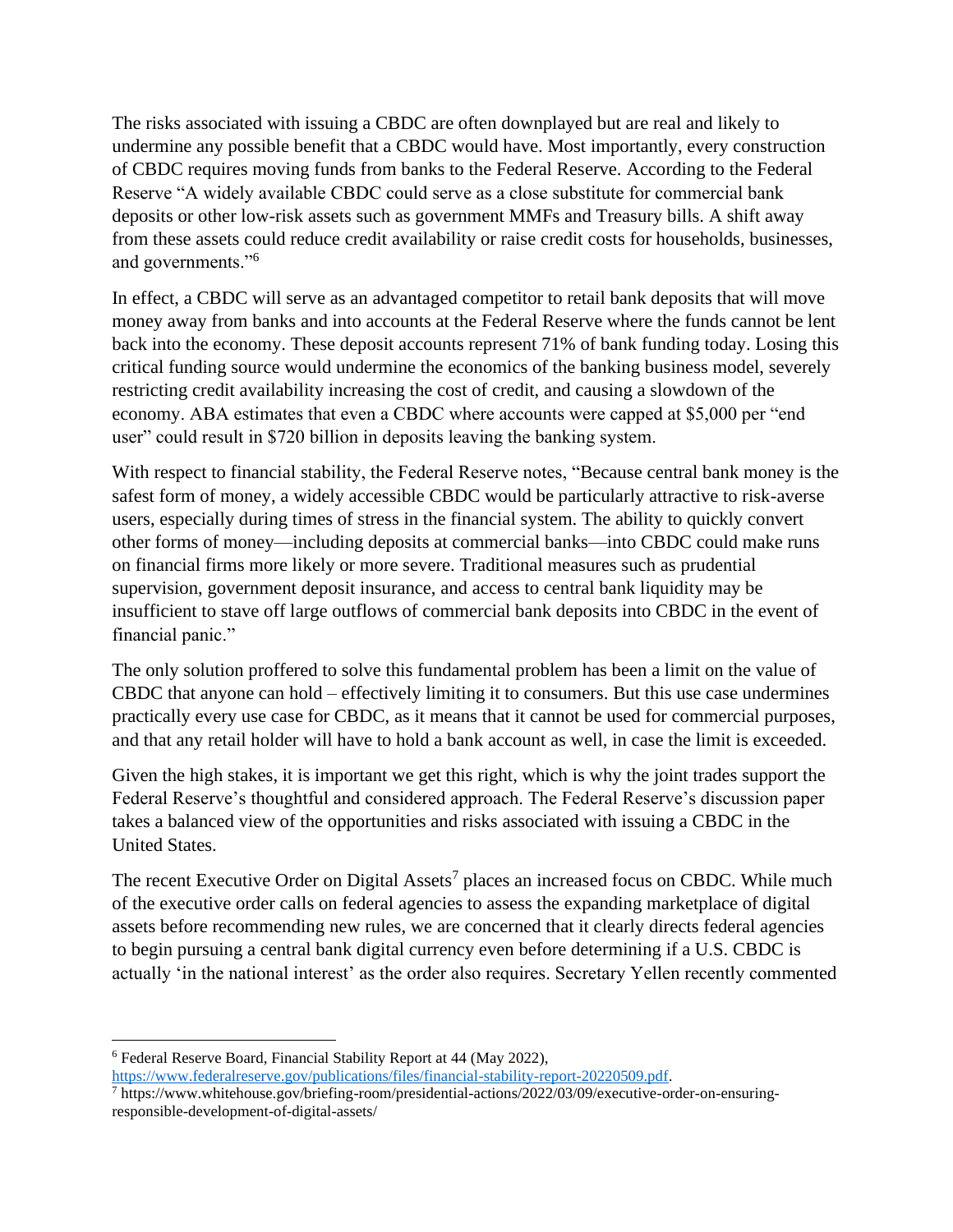on this work, noting that "issuing a CBDC would likely present a major design and engineering challenge that would require years of development, not months."<sup>8</sup>

It also seems worth noting that proponents of a dollar CBDC frequently note enthusiasm in other countries, and the potential for a "CBDC gap." However, the Bank of Canada has sidetracked its CBDC effort, noting that it does not see a compelling need for one. Likewise Australia, where the central bank governor noted of CBDCs that "we have not seen a strong public policy case to move in this direction, especially given Australia's efficient, fast and convenient electronic payments system." In the U.K., the Lords Economic Affairs Committee recently found that none of the witnesses who came before the committee (including the Governor of the Bank of England) was able to make a convincing case for a retail CBDC, and concluded that the introduction of a CBDC could pose significant risks.

U.S. policymakers are coming to the same conclusion. In June, 2021, then Vice Chair for Supervision Randal Quarles suggested that CBDCs were an unfortunate fad like "parachute pants" that would be "puzzling or embarrassing" in hindsight. <sup>9</sup> Similarly, Federal Reserve Governor Christopher Waller called CBDC "a solution in search of a problem."<sup>10</sup>

Lastly, and perhaps most importantly, we believe that legislation is required to authorize the Federal Reserve and the Treasury Department to change the nature of our nation's currency.<sup>11</sup> Just as Congress acted to authorize the abandonment of gold backing for the currency in 1933, it would need to act now to convert our nation's currency from paper to digital form. The requirement of Congressional action is all the more important given the profound consequences for the nature of our economy, and the role of government in it.

We look forward to engaging with the Federal Reserve, Treasury Department, and other policymakers as they consider the important questions raised in this discussion paper.

Sincerely,

American Bankers Association<sup>12</sup> Bank Policy Institute<sup>13</sup> Consumer Bankers Association<sup>14</sup>

<sup>8</sup> https://home.treasury.gov/news/press-releases/jy0706

<sup>9</sup> https://www.federalreserve.gov/newsevents/speech/quarles20210628a.htm

<sup>10</sup> https://www.federalreserve.gov/newsevents/speech/waller20210805a.htm

<sup>11</sup> https://bpi.com/legal-authority-to-issue-a-u-s-central-bank-digital-currency/

<sup>&</sup>lt;sup>12</sup> The American Bankers Association is the voice of the nation's \$24.0 trillion banking industry, which is composed of small, regional and large banks that together employ more than 2 million people, safeguard \$19.9 trillion in deposits and extend \$11.4 trillion in loans. [Fed Comment Letter.](https://www.aba.com/-/media/documents/comment-letter/aba-comments-on-fed-discussion-paper-money-and-payments-05202022.pdf?rev=f951926825b14ad9b6c901e68b36f22d)

<sup>&</sup>lt;sup>13</sup> The Bank Policy Institute is a nonpartisan public policy, research and advocacy group, representing the nation's leading banks and their customers. Our members include universal banks, regional banks and the major foreign banks doing business in the United States. Collectively, they employ almost 2 million Americans, make nearly half of the nation's small business loans and are an engine for financial innovation and economic growth. [Fed Comment](https://nam12.safelinks.protection.outlook.com/?url=https%3A%2F%2Fbpi.com%2Fwp-content%2Fuploads%2F2022%2F05%2FBPI-Files-Comments-in-Response-to-Federal-Reserve-CBDC-Discussion-Paper.pdf&data=05%7C01%7Cskenneal%40aba.com%7Cb1ab6e92a6214ec99b5d08da3e750563%7Cfe17a64031f14411aa9053b5cce85e14%7C0%7C1%7C637890969577336069%7CUnknown%7CTWFpbGZsb3d8eyJWIjoiMC4wLjAwMDAiLCJQIjoiV2luMzIiLCJBTiI6Ik1haWwiLCJXVCI6Mn0%3D%7C3000%7C%7C%7C&sdata=amx%2Ff%2BUswCaKkdqcSy%2FQSm9iZ0cP1bNSutOvi59WlJ4%3D&reserved=0)  [Letter.](https://nam12.safelinks.protection.outlook.com/?url=https%3A%2F%2Fbpi.com%2Fwp-content%2Fuploads%2F2022%2F05%2FBPI-Files-Comments-in-Response-to-Federal-Reserve-CBDC-Discussion-Paper.pdf&data=05%7C01%7Cskenneal%40aba.com%7Cb1ab6e92a6214ec99b5d08da3e750563%7Cfe17a64031f14411aa9053b5cce85e14%7C0%7C1%7C637890969577336069%7CUnknown%7CTWFpbGZsb3d8eyJWIjoiMC4wLjAwMDAiLCJQIjoiV2luMzIiLCJBTiI6Ik1haWwiLCJXVCI6Mn0%3D%7C3000%7C%7C%7C&sdata=amx%2Ff%2BUswCaKkdqcSy%2FQSm9iZ0cP1bNSutOvi59WlJ4%3D&reserved=0)

<sup>&</sup>lt;sup>14</sup> The Consumer Bankers Association is the only national trade association focused exclusively on retail banking. Established in 1919, the association is now a leading voice in the banking industry and Washington, representing members who employ nearly two million Americans, extend roughly \$3 trillion in consumer loans, and provide \$270 billion in small business loans.